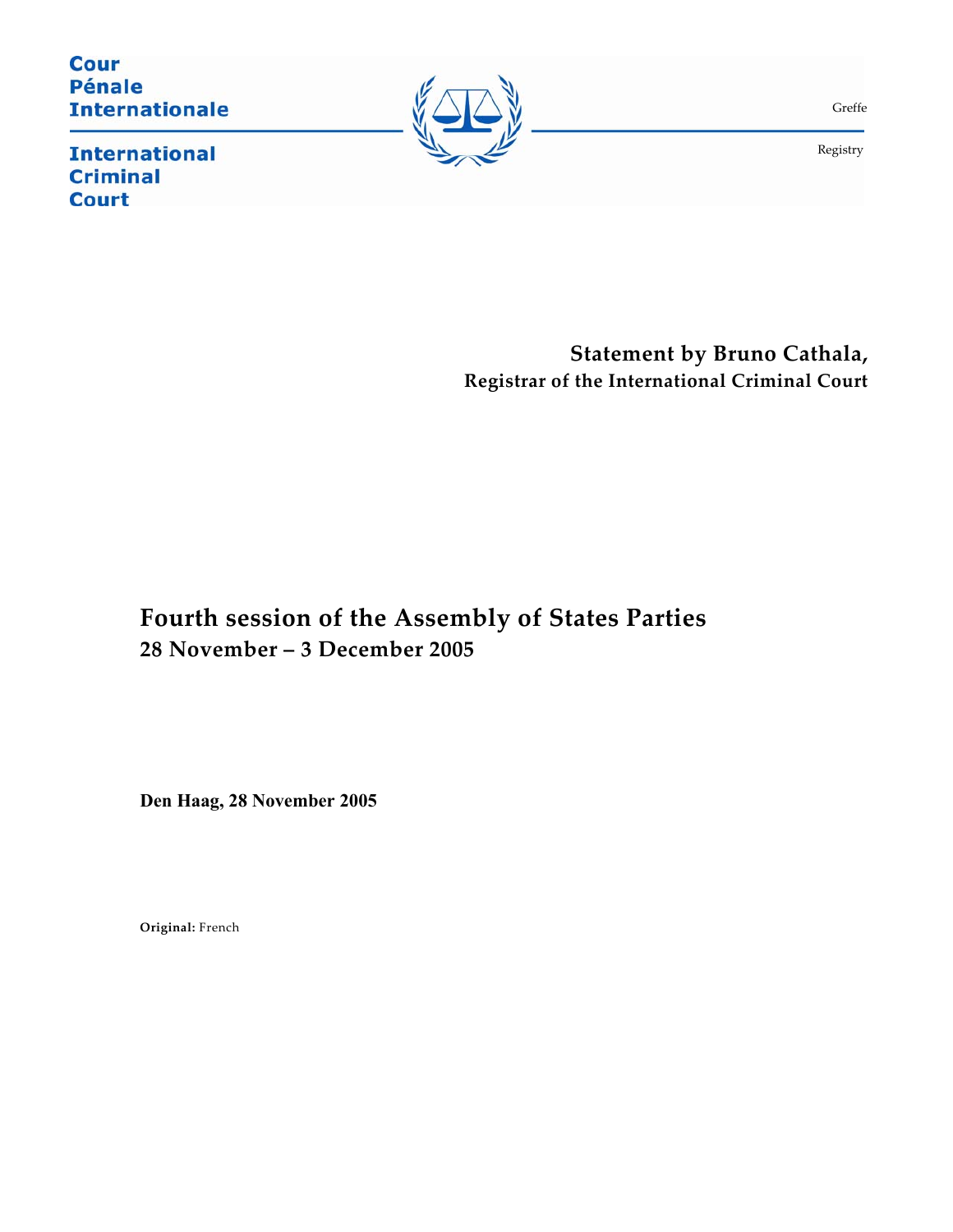Mr President,

Excellencies,

On behalf of the Court, I have the honour of presenting the Proposed Programme Budget of the International Criminal Court for 2006.

The budget amounts to a total of 82.46 million euros. The increase over the 2005 budget is closely linked to the challenges the Court faces in light of its field activities and hearings in The Hague. I would like to start by explaining this before moving on to the assumptions on which the 2006 draft budget is based and then highlight some of the improvements to the draft in terms of methodology and presentation. To help you understand the document and figures I will attempt to be very specific by using concrete examples as much as possible.

Before doing so however, allow me to point out that, whilst this draft budget is clearly the product of in-house work of the entire Court, it cannot be explained by that influence alone as it is also the result of intensive consultations at the Court this year.

In this regard, I would first pay special tribute to the Committee on Budget and Finance of your Assembly which influenced the development of our positions and way of approaching budget presentation during excellent dialogue throughout the year and the two sessions in The Hague.

This draft is also the product of bilateral discussions with States, or discussions in formal working groups such as those created by the Bureau, and in more informal fora such as *The Friends of the Court* and the three diplomatic briefings in 2005. Discussions were also held with other actors like NGOs.

1. Allow me to begin with a general presentation of what the Court is planning to do in 2006. The CBF has underlined that these are no longer assumptions, as we now have some distance and experience which allow us to describe things as they really are. At present, many of our staff are working in the field. The duties awaiting them are very varied, and can greatly differ from situation to situation. This is due to the nature of the ongoing conflicts, the geographical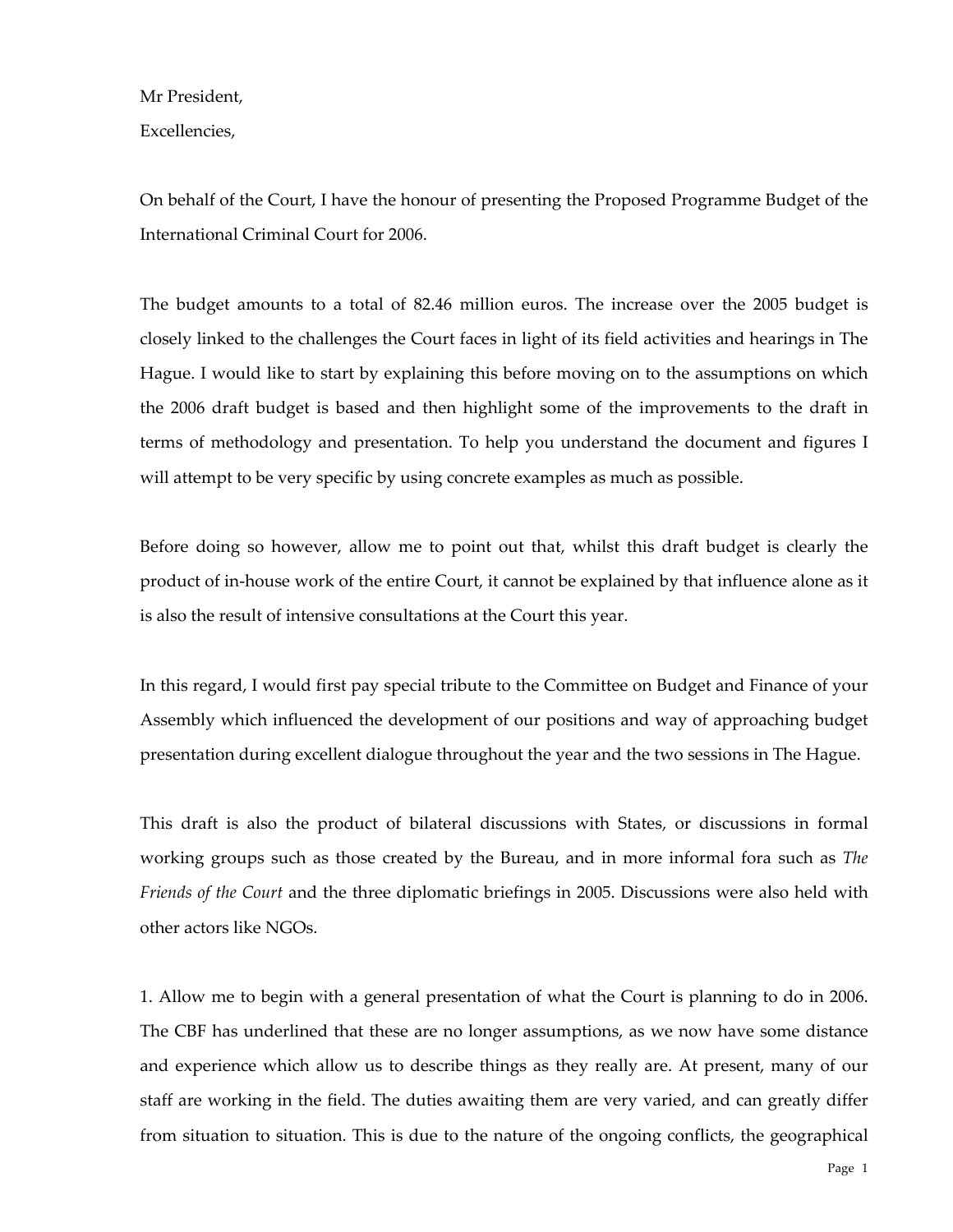specificities of the countries concerned, sanitary and environmental conditions and linguistic, logistical, or security requirements. Moreover, to act efficiently in the field, cooperation is required of all States, international organisations and other partners likely to support us in the various areas of the Court's work.

To illustrate these points I will give you the example of an investigator on mission, whether for the prosecution or defence. An investigator's profession involves being at the centre of effective and rapid interaction and bringing into play complex mechanisms which require the implementation of resources.

First, one must ensure that before the investigator arrives in the country concerned by the situation, the necessary legal instruments have been adopted to guarantee a fully independent investigation. The investigator must also have taken the necessary medical precautions and be properly trained. One must not neglect security issues either, all the more so as several mechanisms must be designed and fitted to meet the specific needs of our mandate. In this regard allow me to express once again how much the Court appreciates the different forms of practical support we have been receiving from many States.

Reaching the witnesses for interviews assumes having a number of vehicles adapted to the topography and able to drive on roads frequently made impassable by torrential rains or mines.

Although interviews can take place on the premises of the ICC field offices, it is often necessary to find secure places where the anonymity of the persons concerned is preserved, in particular when interviewing sensitive witnesses. We are responsible for providing these persons with appropriate protection and support. The Court must do everything necessary to minimise the risks incurred by those interviewed. Here too I wish to express our thanks to States which have entered into agreements with us for the relocation of witnesses and enforcement of sentences.

The interviews also require the presence of an interpreter. Finding interpreters who speak rare languages, some of which are not written, adds to the difficulties. We must go to the field to test likely candidates for the mission, check where they stand in the conflict under investigation,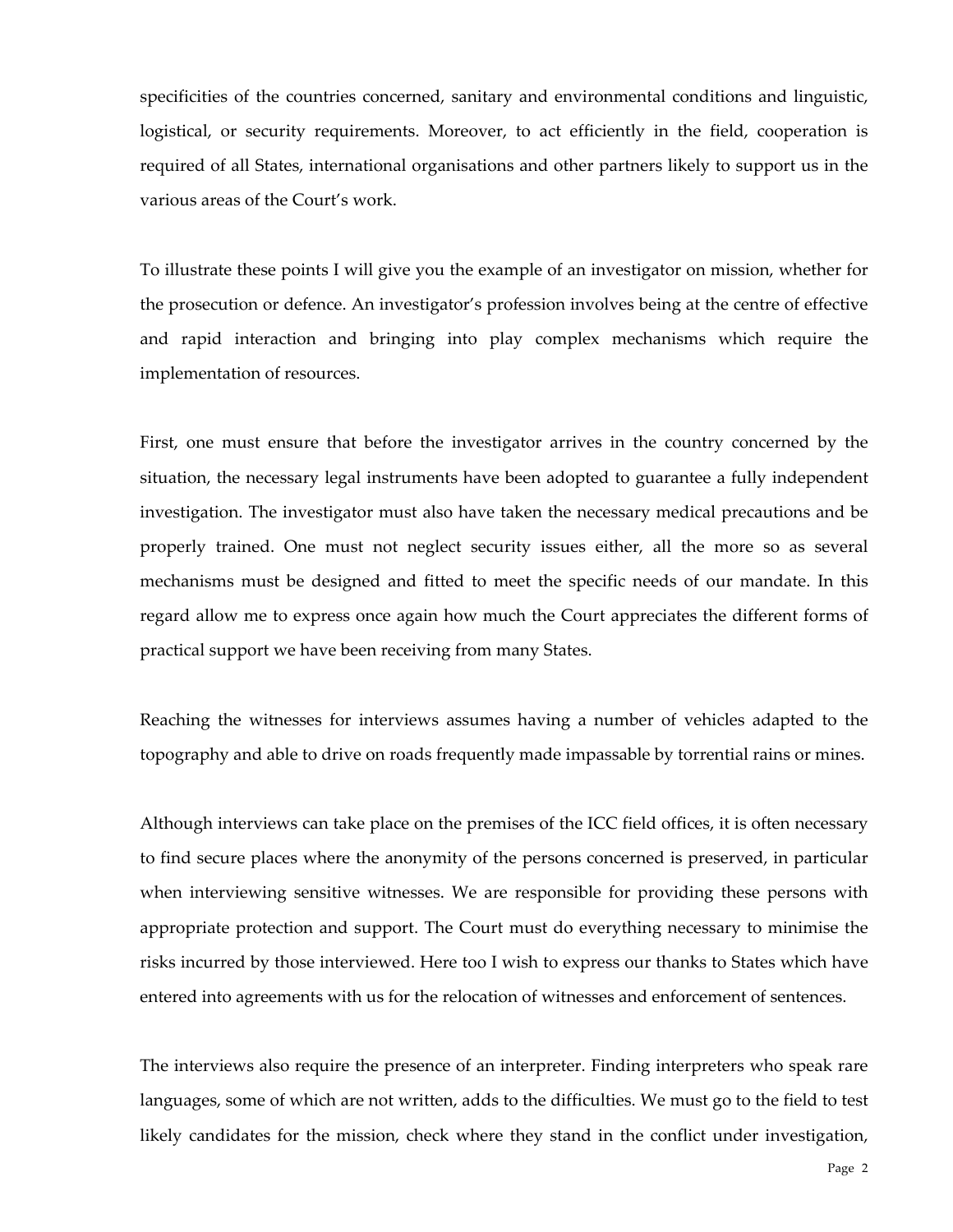and train them to become court interpreters or translators, which means translating precisely what is said or written. You will understand that such challenges require administrative resources sufficiently flexible to be adapted to every possible scenario.

It is essential to use secure and reliable channels of communication in order to guarantee continuity in the dialogue between the investigator, the teams and headquarters, as well as to send field data to The Hague.

In addition to its investigative work, the Court is also involved in outreach. As I am sure you know, outreach involves not only disseminating general information about the Court but also relaying the evolution of judicial proceedings. This is already the case and will be even more so next year with the opening of two trials. These types of activities are primarily the responsibility of the Court which relies on the advice, support and hard work of many different players in the field in order for such outreach to be effective.

Following this very brief description of the challenges in the field, let us return to The Hague to address issues relating to the Court's sessions.

The rules of procedure established by the basic documents and the Regulations of the Court are for a large part new and must be developed, interpreted and, more importantly, tested. This is being done as we speak. Prosecution teams, defence counsel and legal representatives of victims are now being heard by the Court. However, the fact that the Court has not yet conducted a complete trial has significant consequences for the budget, as indicated in the introduction of the budget document.

I would now like to move back to the example of witnesses interviewed by investigators. As you know, some of them may have to appear before the Court. They will have to be brought from their place of residence to Kinshasa or Kampala, and then on to The Hague by plane, where they will need to be accommodated. Security measures will have to be put in place and linguistic arrangements made. Interviews may also be by video link if so required for protection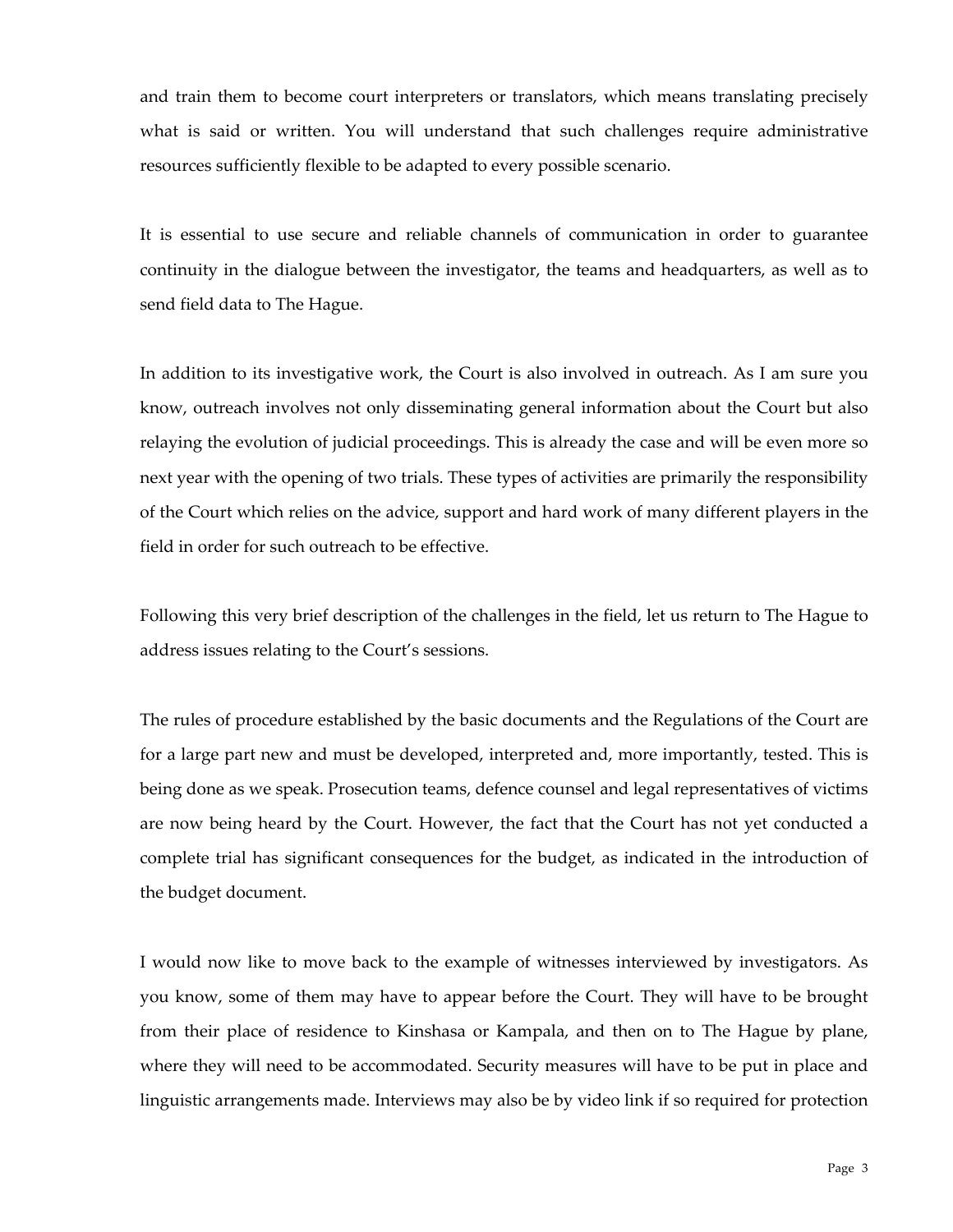purposes. Audio-visual and computer systems have already been installed but must be made efficient enough to avoid proceedings frequently being interrupted for technical reasons.

Witnesses are not the only categories of participants in proceedings at the Court. There are also victims, the accused and States Parties. Sufficient resources are required for the Court to provide victims with legal assistance and for the defence of the accused.

Before moving to the second part of my presentation, I would also like to emphasise that we are determined to make the Court representative of the whole world, in particular through its staff. Court staff is currently made up of 76 nationalities. In this respect, internship and visiting professionals' programmes are essential because they have allowed the Court to give nationals of the countries of situations referred to the Court the opportunity to work at the ICC. I am very grateful to the States Parties which have generously contributed to these programmes and continue to do so. The Court will need your support to enable more candidates from an increasing number of countries to participate in the programmes.

We also believe that the Court's universal nature is the result of opening to the outside world. We made a special effort on this count in 2005 by recruiting temporary staff to handle visits. Here are some figures to give you an idea of the importance of this work. By late October, we had organised almost 200 visits, representing a total of 3,548 persons. In addition to the general public, we received prime ministers, ministers, members of parliament, ambassadors and judges from all the continents of the world.

2. The draft 2006 budget was prepared on the basis of a set of assumptions presented in the introduction of the document and in annex III.

The Court based itself on the following assumptions. The Office of the Prosecutor will examine up to eight situations and continue one investigation throughout 2006. It anticipates opening another into a fourth situation in mid-2006. One trial should begin in May 2006 and another in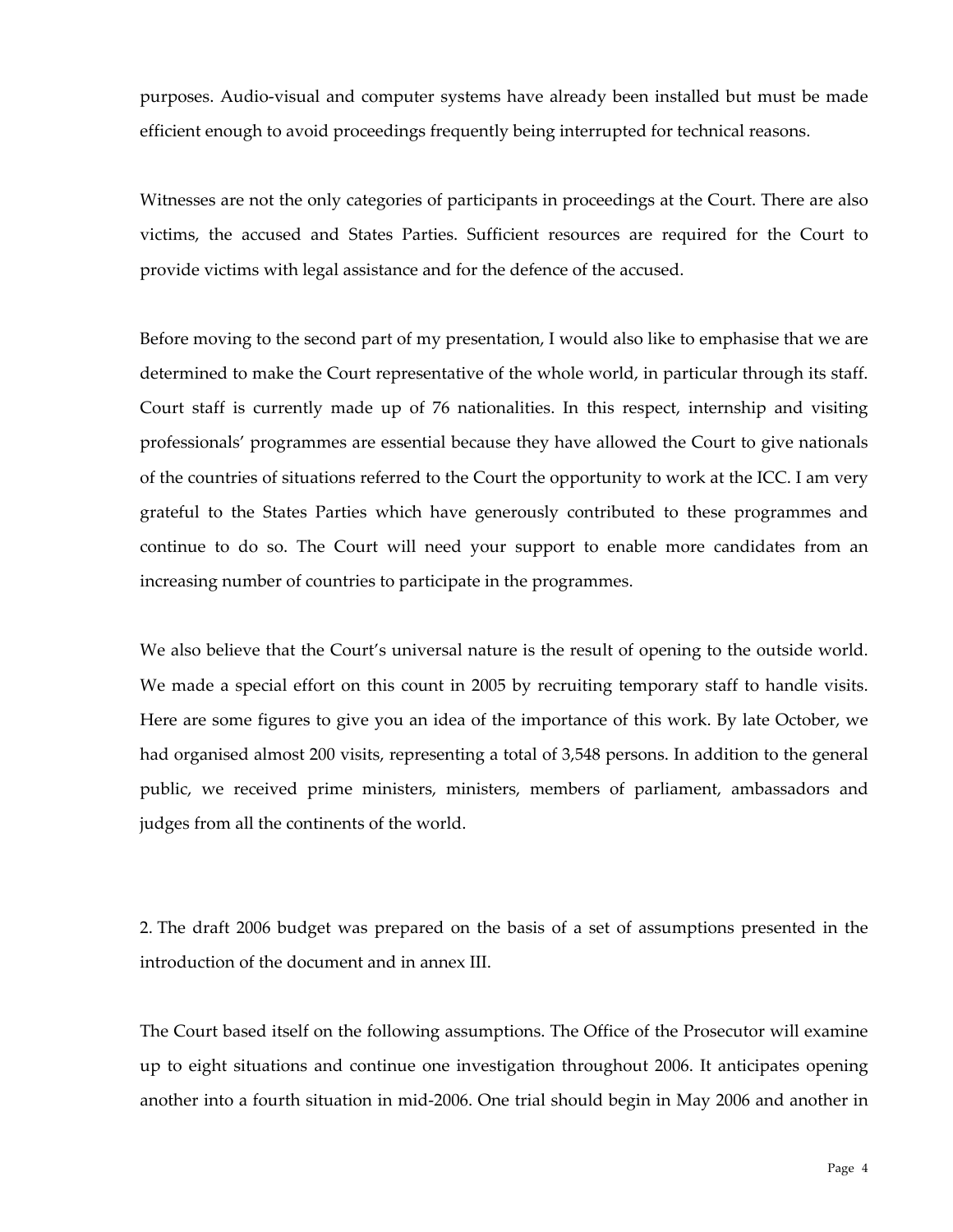July 2006. Meanwhile, activities relating to investigations and to the pre-trial phase will continue and several appeals are possible.

As I have already said, on the basis of our experience in 2004 and 2005, the above mentioned assumptions are no longer reasoned speculations but reflect our daily work. Our assumptions were also cross-checked and approved by all the organs of the Court before being integrated definitively into the draft budget. Uncertainties remain, in particular the ability of States to arrest persons for whom the Pre-Trial Chambers have issued arrest warrants.

In an attempt to be as realistic as possible, we also defined the assumptions relating to the work of the Chambers. You will find the figures in annex III of the budget document. They relate for instance to the number of accused per case, defence teams which will receive legal aid, witnesses heard during the trial, expert witnesses and the maximum length of stay for witnesses.

3. The methodology and presentation of the draft budget were greatly inspired by the cogent advice of the Committee on Budget and Finance and observations of your Assembly last year concerning the application of a results-based budgeting system, the establishment of a set of objectives and desired developments, and the adoption of measures to streamline the presentation of the budget.

In its efforts to improve the presentation of the current proposed programme budget, the Court identified different phases in the legal proceedings – analysis, investigation, pre-trial phase, trial, appeal and enforcement of sentences. The specific requirements for each phase of each situation were carefully examined. This allowed us to distribute the institution's costs into "basic costs" and "situation-related costs", and hence to define costs per situation. This is unprecedented in international criminal justice.

This budget is also a first step in relating the budget process to the Court's strategic plan to create an integrated performance system. You may recall that the ICC strategic plan is still being developed. However, the first stage of the plan has already contributed to guaranteeing